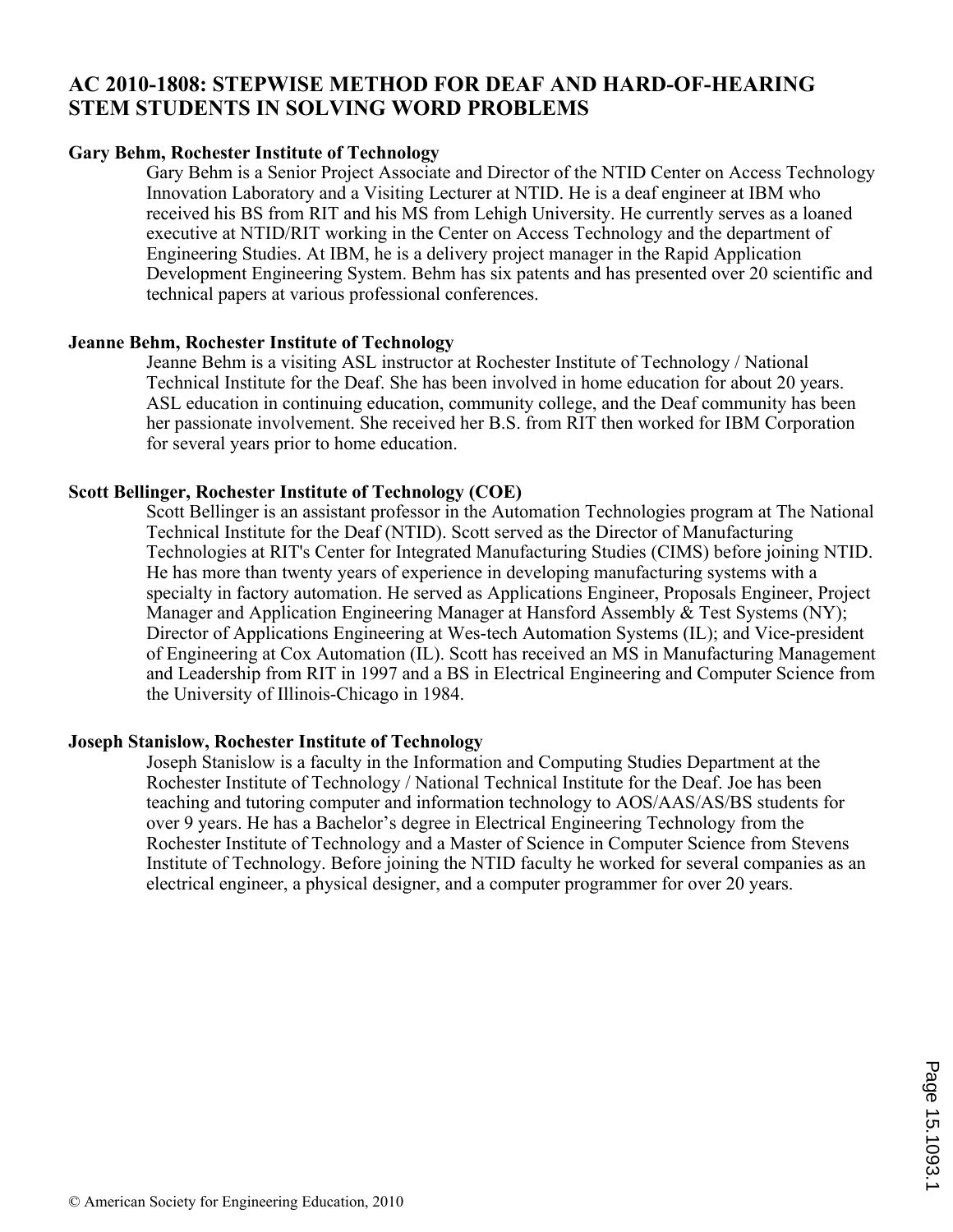# **StepWise Method for Deaf and Hard-of-Hearing STEM Students in Solving Word Problems**

### **Abstract**

At National Technical Institute for the Deaf (NTID), a large percentage of the deaf / hard of hearing (d/hh) students enrolled in college level studies are challenged by their English and mathematical skills.<sup>1</sup> Because of these two critical skills areas, they struggle to master the interpretation of a word problem or written instructional manuals to a problem in order to derive a correct solution.

The StepWise procedural method was developed as a general step-by-step guideline for students to follow in solving a scientific, technological, engineering, or mathematical problem or the instructions of a word problem. The goal was to help d/hh STEM students focus on their English, mathematical and critical thinking skills while they sort through word problems. Based on several observations, some d/hh students who benefit from this method appear to have increased comprehension of the steps necessary to solve a word problem. If the resulting answer does not match the expected answer, StepWise allows students to redo the process.

This StepWise method was developed and implemented during the winter of 2009 when the students struggled in an engineering course with physics and math emphases. This method will be tested in other engineering and information technology courses. In some programming courses, this method is available to students who develop software and web applications. Other applications are under investigation.

Results for students who utilized the StepWise method will be presented and discussed. While the preliminary findings look promising, more work needs to be addressed. The goal of this paper is to share the preliminary findings and to collect feedback from the instructors at the conference.

## **Background**

At NTID, a large percentage of the deaf / hard of hearing (d/hh) students enrolled in college level studies are challenged by their insufficiently developed English and mathematical skills. Because of a weakness in these two critical skills areas, they struggle to understand word problems and instruction manuals, which make it very difficult for them to find correct solutions.

It has been well documented that the majority of the deaf population has some degree of reading and writing challenges. The root of the problem is a lack of communication, especially during the early years. In our society, hearing people acquire their first language from what is spoken around them, chiefly from their parents and from other children. English as a spoken language is very rich, and with our technologies, people gather information through various audio mediums. Even considering syntax, spoken language usually has its own set of grammatical patterns that may be quite different from written language. Being deaf, especially at birth, affords a person very limited ways to acquire the language through hearing and speaking.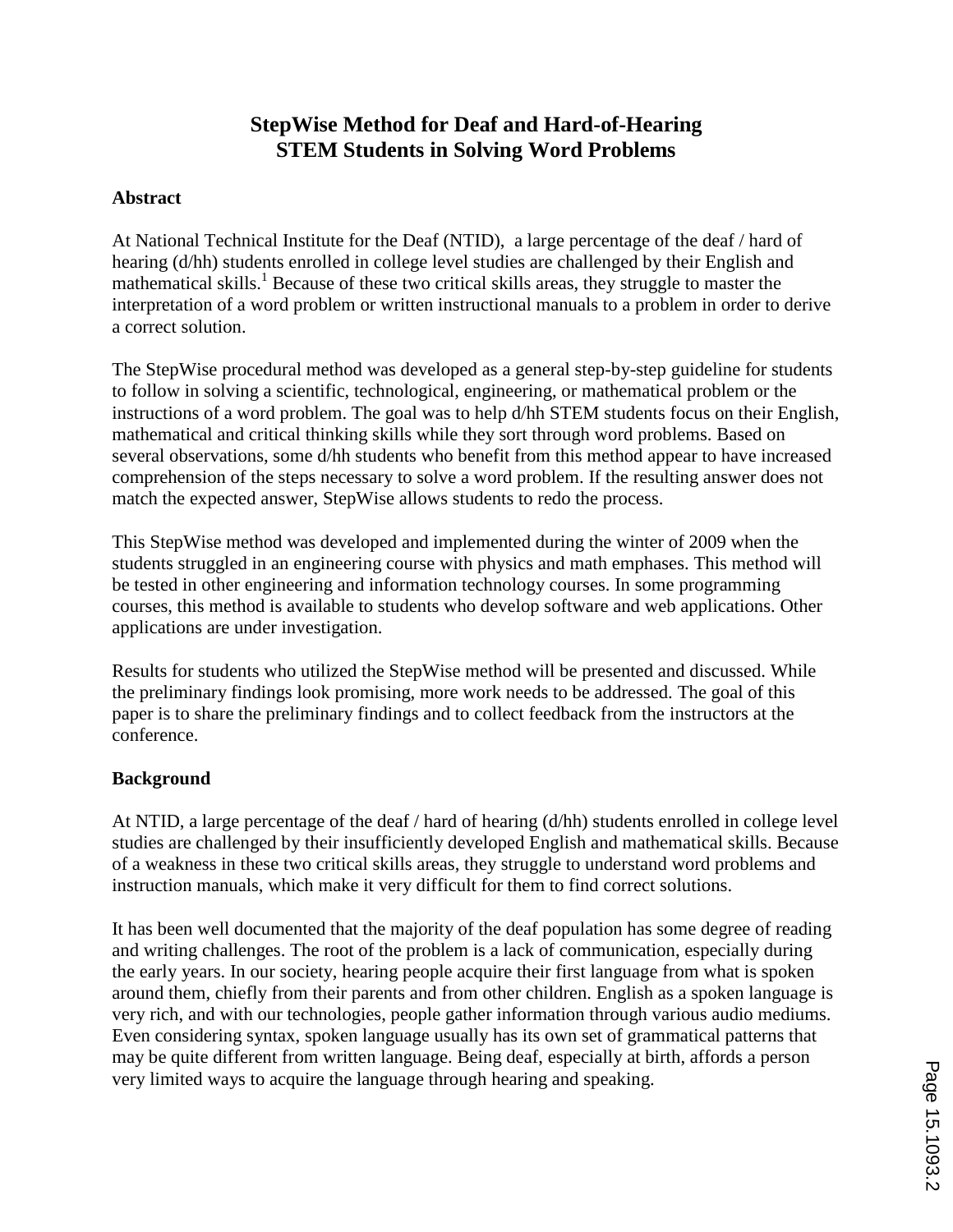Educators have struggled to find new ways to teach deaf students reading and writing. There is extensive research addressing these challenges. In a nutshell, the sooner those deaf children develop personal communication with family and community, the better the opportunity for the children to acquire the language with reading and writing skills. "Communication is the tie that binds children to parents and to society and that provides for social and academic education. There is no aspect of educating deaf learners-from infancy to adulthood-that does not depend on or benefit from clear and accessible communication."<sup>2</sup>

The most common approach is to provide deaf children an early intervention with listening devices such as cochlear implants and to start speech training at a very early age. Another method that has been proven to be successful is to teach deaf children sign language when they have normal vision. The challenge is for parents and family to learn sign language. It is not possible to learn sign language in a short period of time. The family could start learning as soon as they find out that the baby is deaf or hard of hearing but it will require effort. There is nothing new about these approaches and unfortunately, they have not always proven to be very successful. Even today, a large percentage of the deaf community has reading comprehension and writing deficits and this has not changed much over the past 30 years.<sup>3</sup>

When deaf or hard of hearing students arrive at college, they have high expectations of themselves for completing bachelor's and graduate degrees.<sup>4</sup> The research led by Cuculick and Kelly has shown through statistical analysis that only about 17% of incoming deaf students at NTID, 2001 and 2002 had the requisite reading and language skills to enter a baccalaureate program in their first year. Also, with the same data, it indicated that at NTID it takes longer for the deaf students to complete Associate of Occupational Studies (AOS), Associated of Applied Science (AAS), or Bachelor of Science (BS) degrees.

Because of challenges with reading comprehension and writing skills, deaf people face other challenges in learning mathematics word problem solving. Many NTID STEM students have to start with entry-level mathematics as a pre-requisite before they can begin their major in technical or engineering programs. The findings from one source of educational research show that regardless of instructional settings, deaf students are not being sufficiently engaged in a cognitively challenging word problem situation.<sup>5</sup>

## **A Structured Approach**

The StepWise procedural method was developed as a general step-by-step guideline for students to follow in solving a scientific, technological, engineering, or mathematical word based problem. The goal was to help d/hh STEM students use their English, mathematical and critical thinking skills while they sort through word problems. Based on numerous observations some d/hh students who benefit from this method can comprehend and do what is necessary to solve a word problem. If the resulting answer does not match the expected answer, the StepWise method allows students to correct their mistakes and redo the process until an acceptable answer is achieved.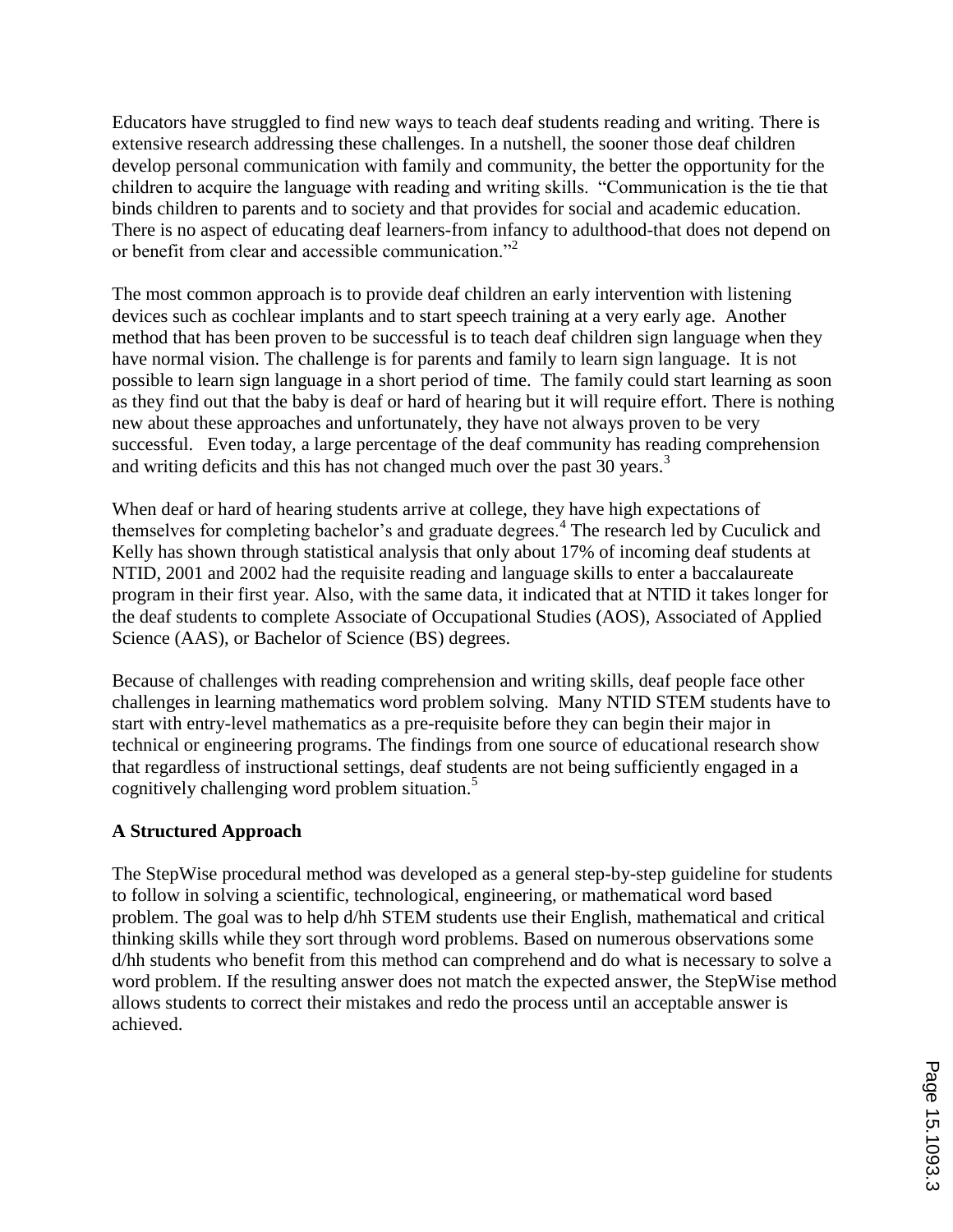After studying incorrect student answers to multiple word problems, several patterns emerged. Students struggled with selecting the correct formula to use and also in applying them after selection. Specific mistakes included:

- o Selecting wrong formula
- o Using mixed units, i.e.:
	- Seconds/minutes/hours
	- English/metric
	- Inches/feet/miles/kilometers
- o Using conversion factors "upside down" (60 sec/min vs. min/60 sec)
- o Using wrong data type when programming, i.e.:
	- Integer/real/text string
	- Constants/variables
- o Unable to solve if several steps are required (two unknowns)
- o Algebraic mistakes
- o Inability to estimate if answer is reasonable
- o Basic magnitude errors
- o Incorrect units errors (i.e.,  $ft^2$  for volume,  $ft/min^2$  for speed, etc.)

In order to assist students in avoiding these mistakes, a structured, step-by-step procedure was created for approaching and solving word problems. With this ordered process we seek to:

- o Help students in selecting the correct formula to use
- o Provide ways to select the best sequence order for solving multi-answer problems
- o Provide specific steps to follow
- o Remind students to unify units
- o Improve estimation skills and reasonableness checking

With these goals in mind, the StepWise method was developed. The StepWise approach will now be shown and a specific example will be demonstrated.

## **StepWise Method**

- 1. List the desired goal for the problem (the "unknown" or what is being asked for) including units. If there is more than one question, list all of the unknowns.
- 2. List all known and unknown values (numeric value)
- 3. Look at possible formulae for solving problem
- 4. Pick a formula that has one goal symbol (unknown) while all other symbols are known
- 5. If units do not match (both feet and inches OR English and metric OR minutes and seconds, etc.) convert values so that all are the same and match the goal
- 6. Simplify by eliminating any known zero values and, using algebra, rearrange formula (symbols only) so that the single unknown is isolated on the left side of equation
- 7. Insert known values for symbols *including units*
- 8. Solve using algebra, carefully preserving all units
- 9. Check result by substituting the result into the original formula
- 10. If the answer is wrong or not reasonable, or units in the answer do not match expected values, redo steps 4-9

Repeat steps 4-9 for next part of the question (if needed)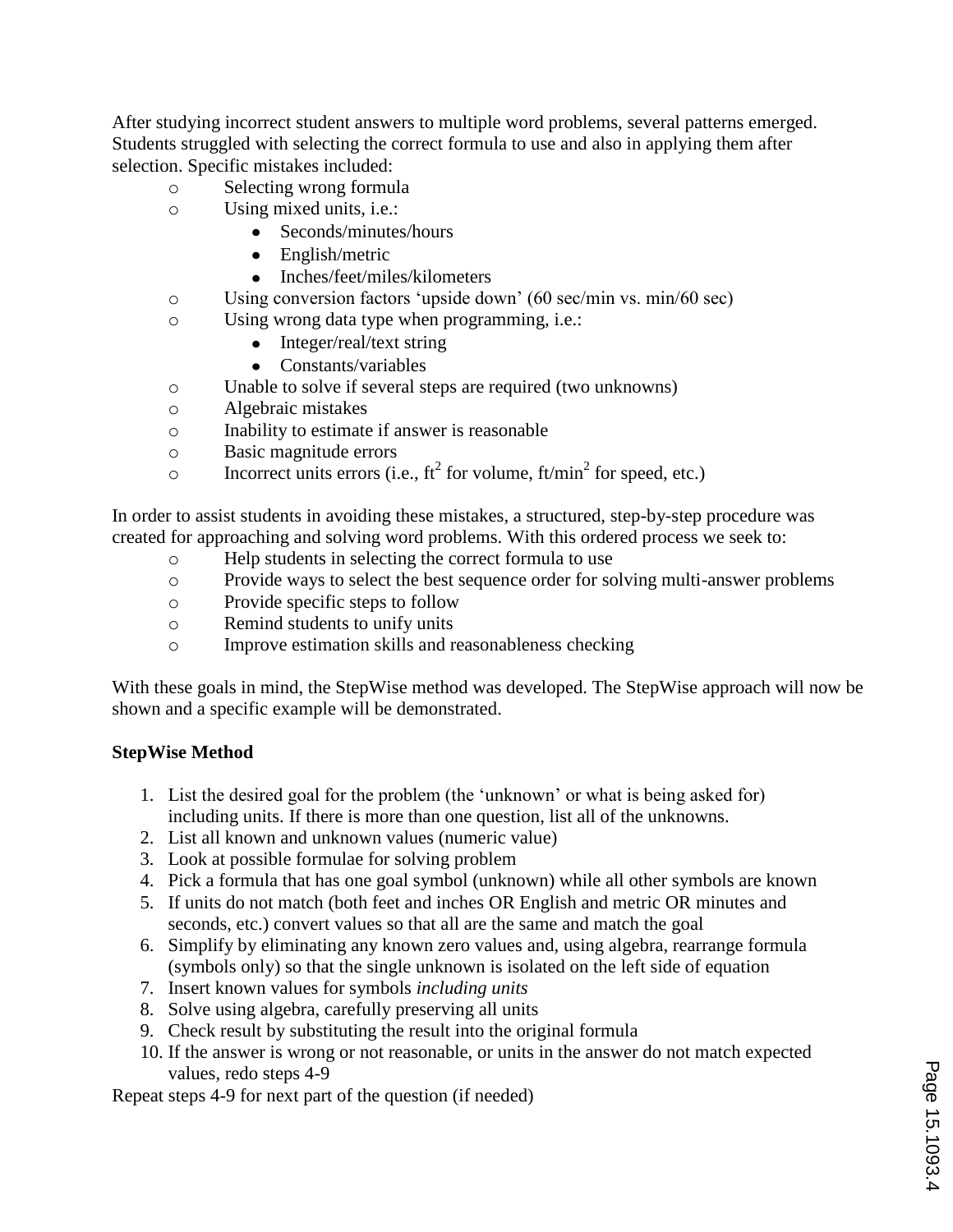A specific illustration follows: A car is traveling at 60 mph. The brakes are applied uniformly and the car comes to a stop in 15 seconds.

| $D/110w$ many feet and it take to stop:      |                                                                   |
|----------------------------------------------|-------------------------------------------------------------------|
| <b>Step</b>                                  | Example                                                           |
| 1) List the desired goal for the problem     | A) Acceleration (a) = ? ft/sec <sup>2</sup>                       |
| (the 'unknown' or what is being asked for)   |                                                                   |
| including units; If there are more than one  | B) Stopping distance $(s) = ?$ ft                                 |
| question, list all of the unknowns           |                                                                   |
| 2) List all Known and Unknown values         | Known                                                             |
|                                              | Time<br>$t = 15$ sec                                              |
|                                              | Initial Velocity $v_0 = 60$ mph                                   |
|                                              | Final Velocity $v = 0$ mph                                        |
|                                              | <b>Unknown</b>                                                    |
|                                              | $s = ?$ ft<br>Distance                                            |
|                                              | Acceleration $a = ?$ ft/sec <sup>2</sup>                          |
| 3) Look at possible formulae for solving     | $s = v_0 t + \frac{1}{2} at^2$ $v = v_0 + at$ $v^2 = v_0^2 + 2as$ |
| problem                                      | (from Newton's laws of uniformly                                  |
|                                              | accelerated motion)                                               |
| 4) Pick a formula that has one goal symbol   | $s = v_0 t + \frac{1}{2} at^2$ two unknowns (skip)                |
| (unknown) and all other symbols known        | $v^2 = v_0^2 + 2$ as two unknowns (skip)                          |
|                                              | $v = v_0 + at$ only one unknown (OK)                              |
| 5) If units do not match (both feet and      | 60 mph (does not match feet or seconds)                           |
| inches OR English and metric OR minutes      | 60 miles/hr x 5280 ft/mile x 1 hr/ 3600                           |
| and seconds, etc.) convert values so that    | sec                                                               |
| all are the same and match the goal units    | $v_0 = 88$ ft/sec                                                 |
| 6) Simplify by eliminating any known         | $v = v_0 + at$ (v = 0 so substitute)                              |
| zero values and, using algebra, simplify     | $0 = v_0 + at$                                                    |
| and rearrange formula (symbols only) so      | at = $-v_0$                                                       |
| that unknown is isolated on the left side of | $a = (-v_0)/t$ (unknown isolated on left)                         |
| equation                                     |                                                                   |
| 7) Insert known values for symbols           | $a = (-88 \text{ft/sec})/15 \text{sec}$                           |
| <b>INCLUDING UNITS</b>                       |                                                                   |
| 8) Solve using algebra, carefully            | $a = (-88 ft/sec)/15 sec$                                         |
| preserving all units                         | $a = -5.87$ ft/sec <sup>2</sup>                                   |
|                                              | NOTE: a is negative because                                       |
|                                              | deceleration instead of acceleration                              |
| 9) Check result by substituting the result   | $v = v_0 + at$                                                    |
| into the original formula                    | $0 = 88$ ft/sec + -5.87 ft/sec <sup>2</sup> * 15 sec              |
|                                              | $0 = 88$ ft/sec - 88 ft/sec                                       |
|                                              | $0 = 0$ checks (Ok)                                               |
| 10) If the check fails or the answer is not  | Checking units                                                    |
| reasonable or units in the answer do not     | $a = ?$ ft/sec <sup>2</sup>                                       |
| match expected values, redo step 4-9         | $a = -5.87$ ft/sec <sup>2</sup> (Ok)                              |

A) What is the acceleration rate in feet/sec<sup>2</sup>?

B) How many feet did it take to stop?

Answer to part A) Acceleration =  $-5.87$  ft/sec<sup>2</sup>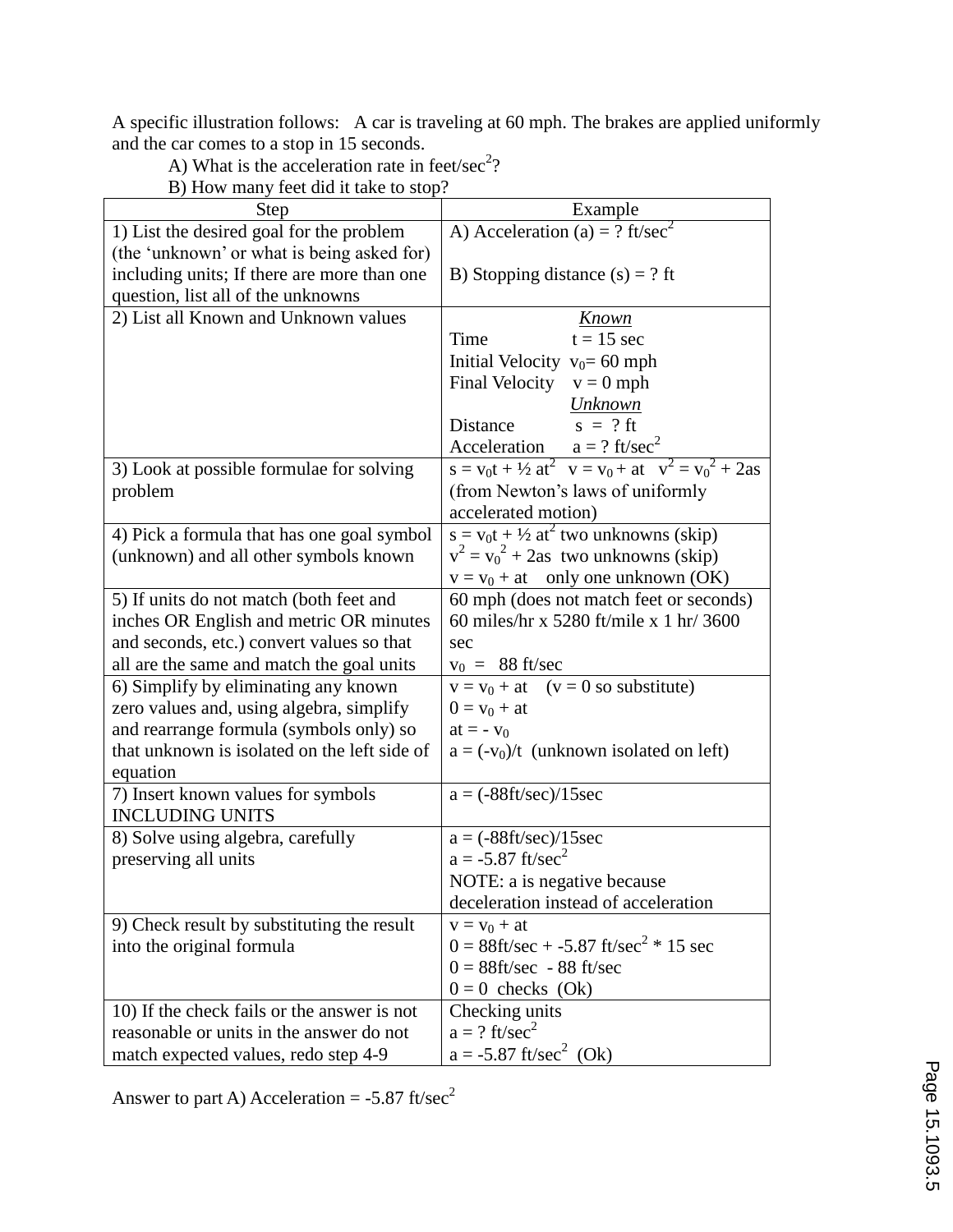Repeat steps 4-9 for part B) of the question.

| <b>Step</b>                                 | Example                                                                 |
|---------------------------------------------|-------------------------------------------------------------------------|
| 4b) Pick a formula that has the goal        | $s = v_0 t + \frac{1}{2} at^2$ only one unknown (OK)                    |
| symbol (unknown) and all other symbols      | $v = v_0 + at$ all known now so ignore                                  |
| known                                       | $v^2 = v_0^2 + 2$ as only one unknown (OK)                              |
|                                             | Either $1st$ or $3rd$ will work. I choose $3rd$                         |
| 5b) If units do not match (both feet and    | From previous step 5                                                    |
| inches OR English and metric OR minutes     |                                                                         |
| and seconds, etc.) convert values so that   | $v_0 = 60$ mph = 88 ft/sec                                              |
| all are the same and match the goal units   |                                                                         |
| 6b) Simplify by eliminating any known       | $v^2 = v_0^2 + 2as$                                                     |
| zero values and, using algebra, rearrange   | $0 = v_0^2 + 2as$                                                       |
| formula (symbols only) so that unknown      | $2as = -v_0^2$                                                          |
| is isolated on the left side of equation    | $s = (-v_0^2)/2a$                                                       |
| 7b) Insert known values for symbols         | $s = (-v_0^2)/2a$                                                       |
| <b>INCLUDING UNITS</b>                      | $s = (-88 \text{ ft/sec})^2/(2 * -5.87 \text{ ft/sec}^2)$               |
| 8b) Solve using algebra, carefully          | $s = (-7744 \text{ft}^2/\text{sec}^2)/(-11.7 \text{ ft/sec}^2)$         |
| preserving all units                        | $s = 660$ ft                                                            |
| 9b) Check result by substituting the result | $v^2 = v_0^2 + 2as$                                                     |
| into the original formula                   | $0 = (88 \text{ft/sec})^2 + 2*(-5.87 \text{ft/sec}^2)*660 \text{ ft}$   |
|                                             | $0 = (7744 \text{ft}^2/\text{sec}^2) - (7744 \text{ft}^2/\text{sec}^2)$ |
|                                             | $0 = 0$ checks (Ok)                                                     |
| 10b) If the answer is not reasonable or     | $s = ?$ ft                                                              |
| units in the answer do not match expected   | $s = 660$ ft (Ok)                                                       |
| values, redo step 4-9                       |                                                                         |

Answer to part B) Stopping distance  $= 660$  ft

For any word problem, students will need to have memorized, be given, or know how to find all of the formulae needed to solve the problem. Just listing the known and unknown values (step 2) can help students get a better "big picture" view of the problem. Step 4 is something many students struggle with on their own. By comparing the list of known and unknown values with the potential formulae, and looking for a formula with only one unknown, the selection process becomes clear. Unifying units in step 5 can be supported by in-class and homework activities specifically focused on conversions from metric to/from English, and in making sure all units of a specific dimension are the same. For the previous example, speed was given in miles per hour but the desired answer for acceleration was in feet per second<sup>2</sup> so both distance (miles to feet) and time (hours to seconds) conversions were needed before solving the problem. For step 8 it is best to emphasize the importance of including units when applying algebra because arriving at an answer with incorrect units is usually an indication that either a wrong conversion factor was used or an error in algebra has occurred. Students often ignore units and just use numbers thus masking common mistakes. Another step often omitted is simply substituting the answer back into the original formula to see if the equation is true.